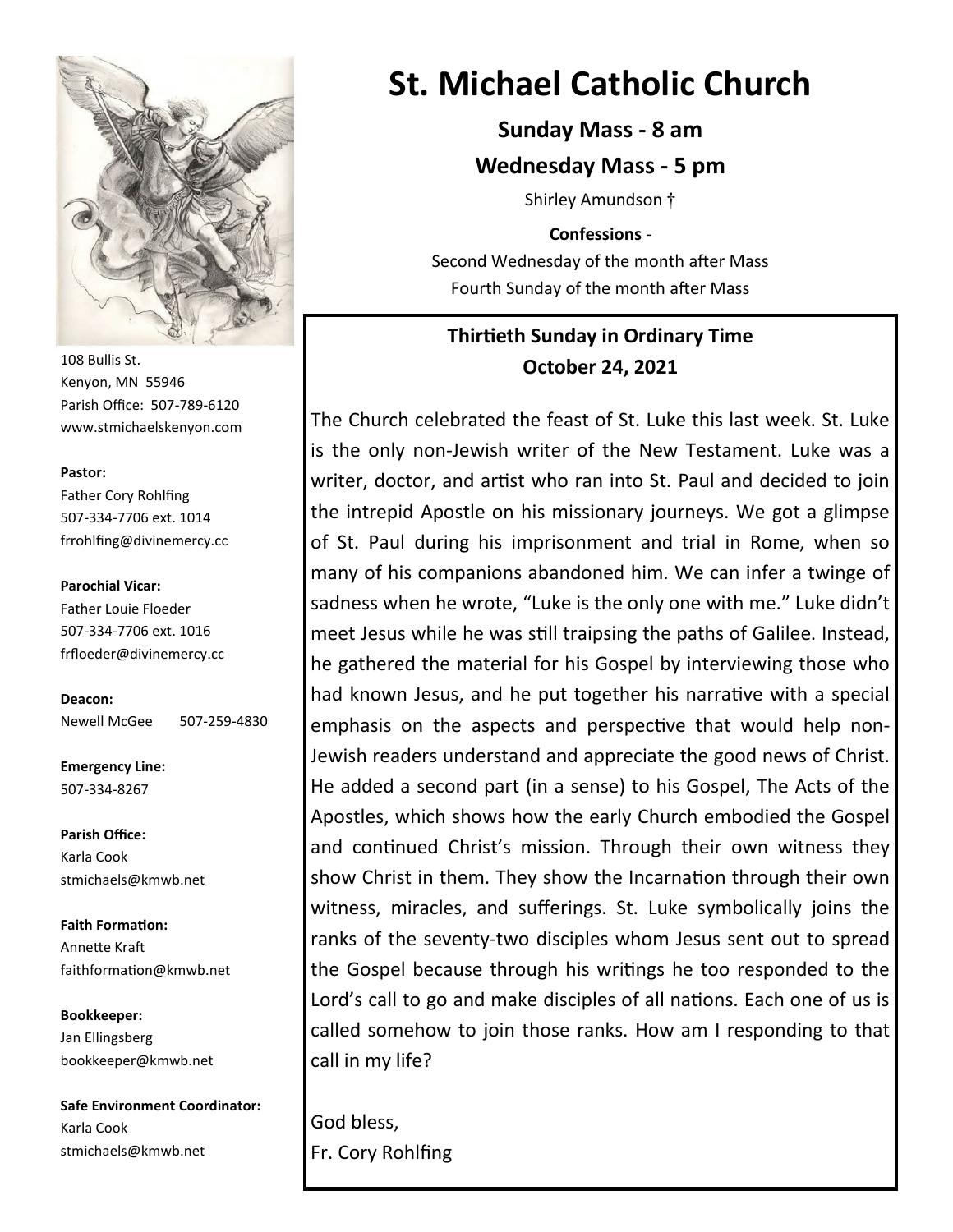Welcome to all those visiting us today. We invite everyone to continue to celebrate Mass with us at St. Michael's. Please let the parish office know if we can be of assistance to you.

| <b>CONTRIBUTIONS</b><br>October 17, 2021 |    |       |  |  |  |
|------------------------------------------|----|-------|--|--|--|
|                                          |    |       |  |  |  |
| Loose Plate:                             | S. | 84.25 |  |  |  |

**Saints of the week** October 24 - St. Anthony Mary Claret October 28 - St. Simon and St. Jude

#### **Divine Mercy Mass schedule:**

Sunday - 8 am, 10 am, 12 pm (Spanish), 5 PM Monday - 5:30 pm Tuesday - 8:30 am Wednesday - 8:30 am IC 10:30 am IC Thursday - 8:30 am Friday - 8:30 am Saturday - 8:30 am, 4 pm

|                                              | <b>LITURGICAL SCHEDULE</b>                                                                                      | <b>IMPORTANT UPCOMING DATES</b>                                                                                                    |
|----------------------------------------------|-----------------------------------------------------------------------------------------------------------------|------------------------------------------------------------------------------------------------------------------------------------|
| October 31<br>Reader:<br>Ushers:<br>Servers: | Mike Chase<br>Bruce & Laura Chmelik<br>Izzy Chmelik & Geraldine Timm                                            | October 26 - Synod Small Group at Divine Mercy<br>6:30-8:30 pm<br>October 31 - All Saint's Day Mass 8:00 am                        |
| November 7<br>Reader:<br>Ushers:<br>Servers: | Georgia Quamme<br>Jason Hoaglund & Greg Dapper<br>Louie Breimhurst & William Parrish<br>October money counters: | November 2 - Synod Small Group at Divine Mercy<br>6:30-8:30 pm<br>November 9 - Synod Small Group at Divine Mercy<br>$6:30-8:30$ pm |
| Lisa Karl & Mary Baier                       | November 10 - Confessions 5:30 pm                                                                               |                                                                                                                                    |
|                                              |                                                                                                                 |                                                                                                                                    |

We pray for all our parishioners, families and friends who are in need of physical or spiritual healing, especially, Anne Haynes, Bryce Young, Sharon Hoaglund, Don Graunke, Marian Spindler, Donna Hollund, and Mike "Mac" McDonald.

We pray for those in the Armed forces, especially Sergio Jr & Angela Rodriguez, Zury Hoaglund, and Zane Hoaglund.

St. Michael the Archangel, defend us in battle, be our protection against the wickedness and snares of the devil. May God rebuke him we humbly pray; and do thou, O Prince of the Heavenly host, by the power of God, cast into hell Satan and all the evil spirits who prowl about the world seeking the ruin of souls. Amen.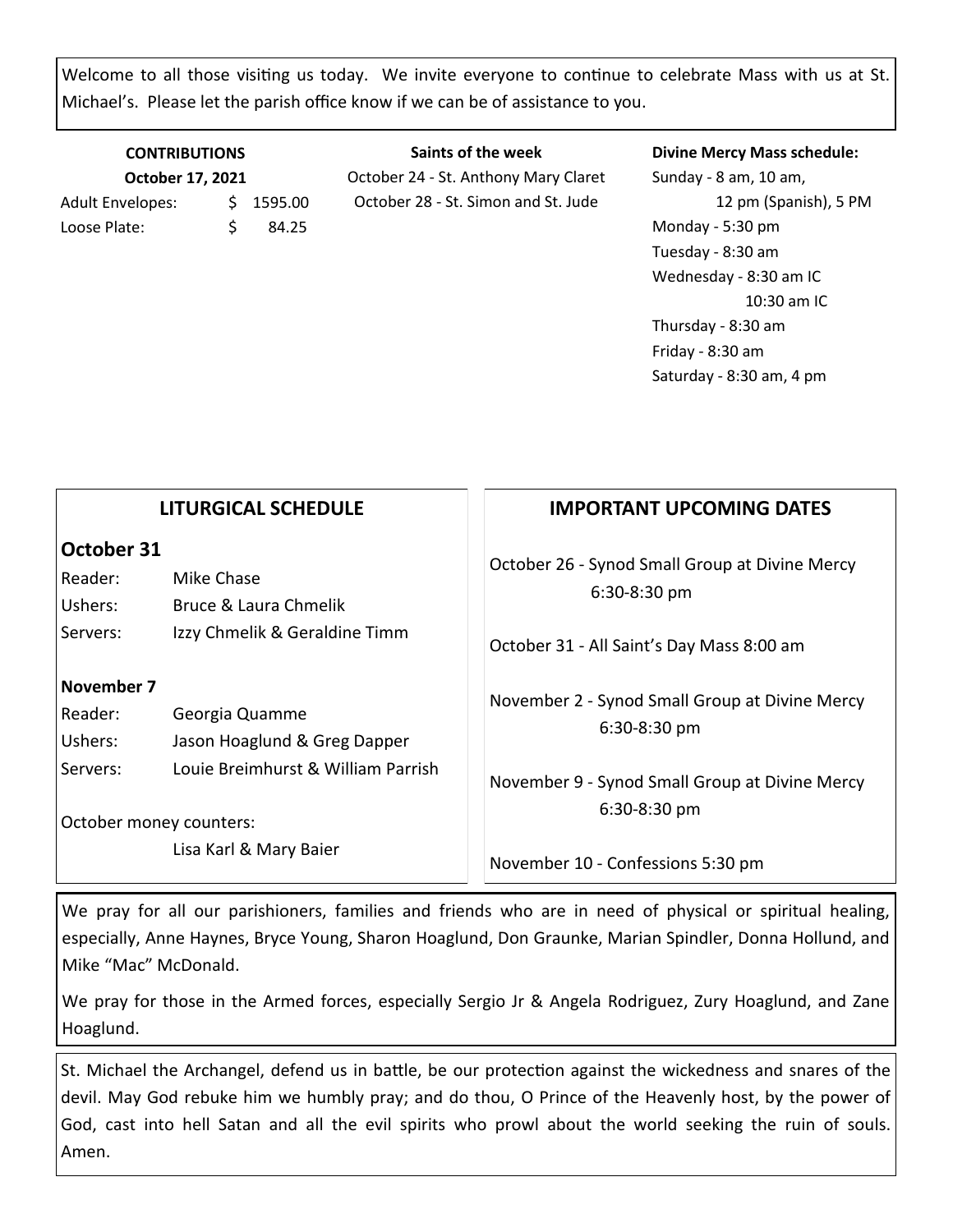

# **Bingo Party - November 20th at 7 PM!**

Join us for our annual turkey bingo party on November 20th! Prizes of turkeys, hams, and cash; raffle drawing; bottle raffle; door prizes; lunch served!

Donations are needed for the turkeys and hams, pop, water, bottles for the bottle raffle, door prizes, and bars. Sign-up sheets are on the bulletin board in the atrium.

We will again be having a basket silent auction at the November bingo party and at the Mardi Gras bingo party. Please consider donating a basket. Baskets can be brought to the parish office at any time.

**There are also sign-up sheets for the many volunteer workers we need to make the Bingo party such a success**. Please take a look and see if there is an area that you could help at the evening of the bingo party. Thank you for your dedication to this important fundraiser!



October 26

Forming Missionary Disciples who know Jesus' love and respond to his call. Liturgy & Sunday Experience & Sharing the Gospel in Word and Deed.

If you ever start a sentence with, "The Church needs to…" then this is for you:

We hope you join in this important step in shaping the future of our Archdiocese. Here's how it will go.

•Arrive at Divine Mercy and find a seat at the St. Michael's table.

•Watch a video which will lead everyone in prayer and share teaching on our beautiful Catholic faith to inform our discussion and response.

•As you are comfortable, share your experience and ideas in discussion with your tablemates.

•Respond to ideas and offer your own suggestions on a feedback form to be considered by Archbishop Hebda.

# **Join us! St. Michael's will have their own small group at the Divine Mercy sessions (at the church in Faribault) Tuesdays: October 26 November 2 & 9 6:30-8:30 pm**

## **Book of Deceased**

There is a book on the table in the atrium to write names of deceased relatives and friends you would like us to pray for during the month of November. The book will be placed near the altar on All Souls' Day and we will pray for the souls listed during the month of November.

## **Please also feel free to call or email the parish office with those names you would like in the book.**

Have you discontinued your landline? Have you changed your phone numbers? Please update your contact information with the parish office if it has changed. Thank you!